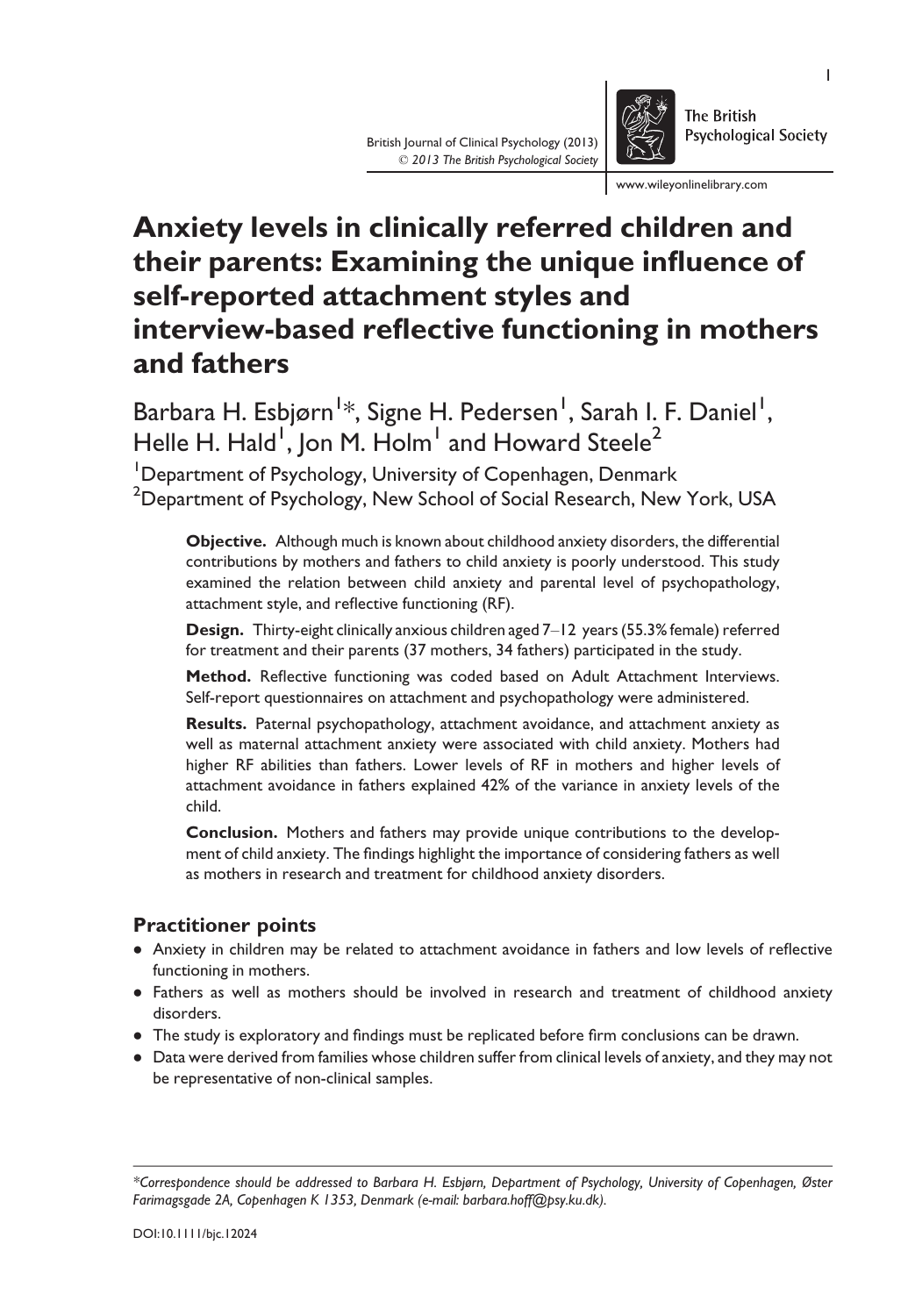### 2 Barbara H. Esbjørn et al.

Despite a marked rise in studies examining childhood anxiety disorders since the 1990s, our understanding of the condition is still limited (Rapee, Schniering, & Hudson, 2009). Attachment insecurity in childhood may be regarded as a precursor to the onset of anxiety (e.g., Fonagy, Gergely, Jurist, & Target, 2002; van IJzendoorn, 1995). The existing empirical data indicate that an insecure attachment relationship increases the risk of developing anxiety disorders (see Brumariu & Kerns, 2010), with anxious/ambivalent (but not anxious/avoidant) insecure attachment relationships being associated with anxiety disorders in childhood (Colonnesi et al., 2011). Parental psychopathology, overinvolved parental behaviour, and anxious modelling have also been reported to be associated with childhood anxiety (see, e.g., McLeod, Wood, & Avny, 2011; Murray, Creswell, & Cooper, 2009; Nolte, Guiney, Fonagy, Mayes, & Luyten, 2011). As the majority of research on parental factors' influence on childhood anxiety has focused on mothers, research regarding the differential influence of mothers and fathers is sparse (Field, Cartwright-Hatton, Reynolds, & Creswell, 2008).

## Differential influence of mothers and fathers on child anxiety

Existing research suggests differences in the relation between maternal and paternal factors and childhood anxiety (Bögels & Phares, 2008); however, it remains unclear how mothers and fathers may differentially affect outcome. Some studies report elevated levels of anxiety among children of anxious mothers but not among children of anxious fathers (McClure, Brennan, Hammen, & Le Brocque, 2001). In contrast, studies report that the child's perception of anxious paternal behaviour but not of anxious maternal behaviour was associated with increased levels of anxiety in children with high levels of social anxiety (Bögels, Stevens, & Majdandzic, 2010). Rejecting paternal behaviour has also been found to predict poorer treatment outcomes in anxious children (Liber et al., 2008).

Studies have also investigated how the parent–child attachment relationship affects the development of anxiety in the child (e.g., Warren, Huston, Egeland, & Sroufe, 1997). Insecure attachment in the child has been associated with elevated levels of anxiety (e.g., Brumariu & Kerns, 2010). Studies of the differential effects of attachment to mothers and fathers suggest that fathers have unique influence on their children's emotional development (e.g., Steele, Steele, & Fonagy, 1996). Father–child attachment is significantly more related to anxious/withdrawn behaviour in the child than mother– child attachment (Verschueren & Marcoen, 1999), and to increased anxious behaviour in toddlers when interacting with adult strangers compared to mother–child attachment (Bögels  $\&$  Brechman-Toussaint, 2006). However, overall the impact of the father-child relationship on child anxiety has received minimal attention (for a review, see Bretherton, 2010).

The abovementioned studies provide evidence for the contribution of the mother– child and father–child attachment relationship. However, they do not assess the influence of the attachment relationship between the parents or of the generalized attachment working models of the parents. From a different line of research, it has been suggested that a high level of fear of abandonment or rejection as measured by high levels of anxious attachment in close relations between parents may result in anxiety in the child. Costa and Weems (2005) reported that maternal anxious attachment beliefs in current close romantic relations mediated the effect of maternal anxiety on child anxiety. Fathers were not involved in this study. Studies of marital conflict also provide some evidence that avoidance may be of importance in fathers, as the use of avoidance in conflicts between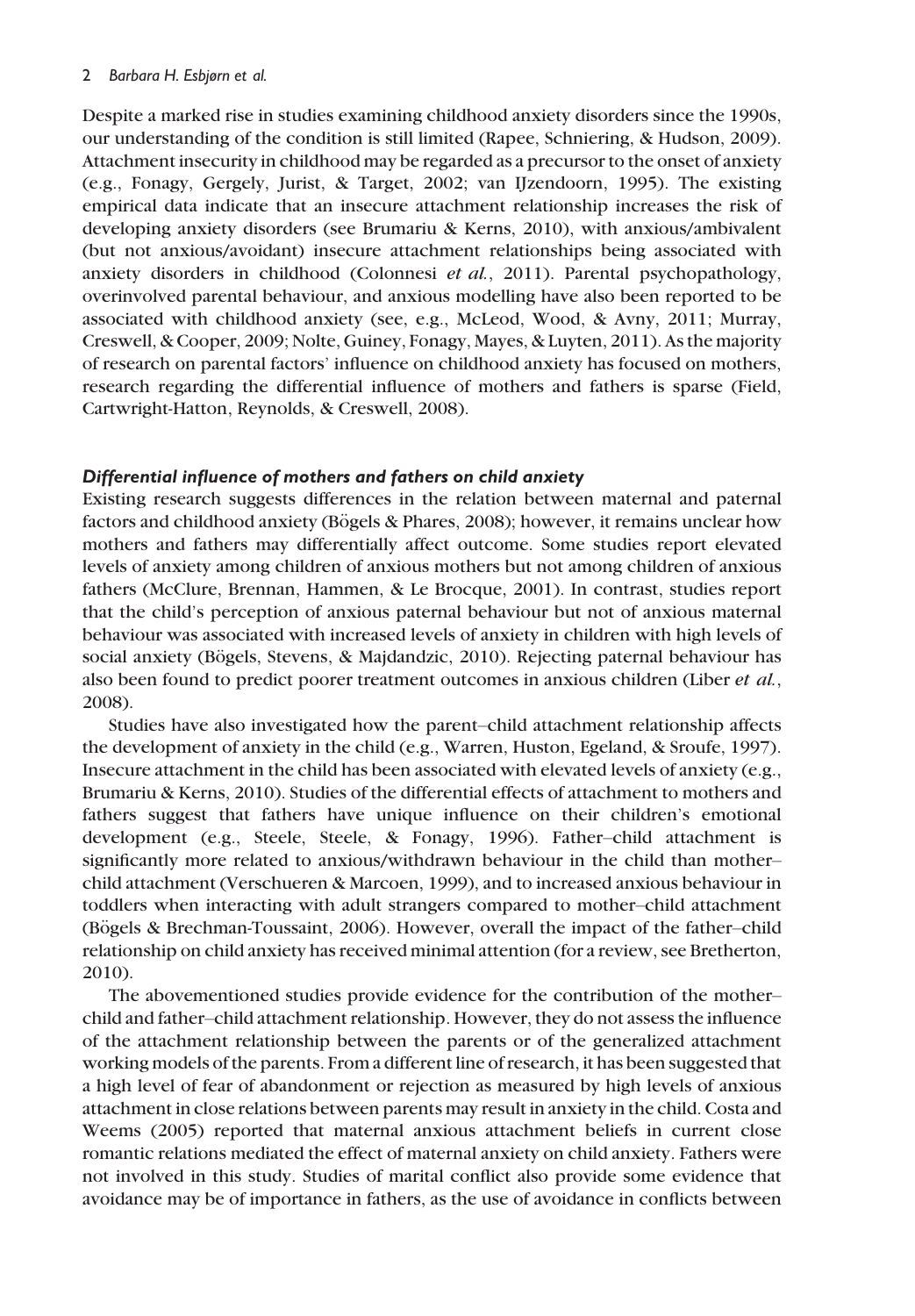parents is associated with internalizing disorders in the child, especially when the father is withdrawn (Restifo & Bögels, 2009).

Generally, the specific role of fathers in development has been described as providing encouragement to the child to explore the external world, beyond the child–mother relationship (Steele & Steele, 2005). It has been suggested that parenting mechanisms are in part differentiated by children relying on fathers for information on the social environment, but on mothers for insight into emotional states (Bögels & Perotti, 2011). However, this healthy influence of fathers on developmental outcome may be compromised when the father neglects or rejects the child.

### Reflective functioning as a mediating factor

One mechanism that has been proposed to be of influence in the intergenerational transmission of psychopathology is the concept of reflective functioning (RF), which is an operationalization of the concept of mentalization (Fonagy et al., 2002). RF is defined as the capacity to understand oneself and others as 'motivated by internal mental states such as feelings, beliefs, intentions and desires' (Fonagy, Target, Steele, & Steele, 1998, p. 8). Individuals with high RF are better able to understand their own and others' emotions, intentions, and actions, and this ability is supposed to lead to a heightened ability to regulate affects (Fonagy & Bateman, 2006). RF thus offers a way of systematically studying cognitions that serve to contain the escalating and disruptive influence of negative emotions such as anxiety (Fonagy, Steele, Steele, Moran, & Higgitt, 1991). Adequate RF in the parent enables him or her to not only feel anxious but also to represent in thought and language what feeling 'anxious' is like, the reasons for feeling anxious, and how such feelings can be regulated or modified.

Several studies have found high levels of parental RF to be significantly correlated with secure attachment classification in the offspring (e.g., Slade, Grienenberger, Bernbach, Levy, & Locker, 2005), and have a significant bearing on the offspring's later self-esteem and mental health (Steele & Steele, 2008). This finding holds for both mothers and fathers, and no differences in RF have been found between mothers and fathers (Fonagy et al., 1991).

## Purpose of the study

Despite the interest in attachment, parental psychopathology, and parental behaviour within the field of childhood anxiety disorders, there are to the best of our knowledge no studies that have examined the relation between parental RF abilities and anxiety disorders in children. The aim of this study was to conduct an exploratory study of these variables in a sample of mothers and fathers of clinically anxious children. The study explored the association between psychopathology, attachment, and the level of RF skills in mothers and fathers and the levels of anxiety in clinically anxious children. Based on the scarce literature, we formulated the following hypotheses: (1) that there would be a positive association between parental levels of anxiety and psychopathology and child anxiety, (2) that fathers and mothers attachment in close relations would provide a differential contribution to the child's anxiety, that is, paternal attachment avoidance and maternal attachment anxiety would be associated with child anxiety, and (3) that fathers' and mothers' level of RF would provide a unique contribution to the child's anxiety above and beyond their current level of psychopathology and attachment in close romantic relations.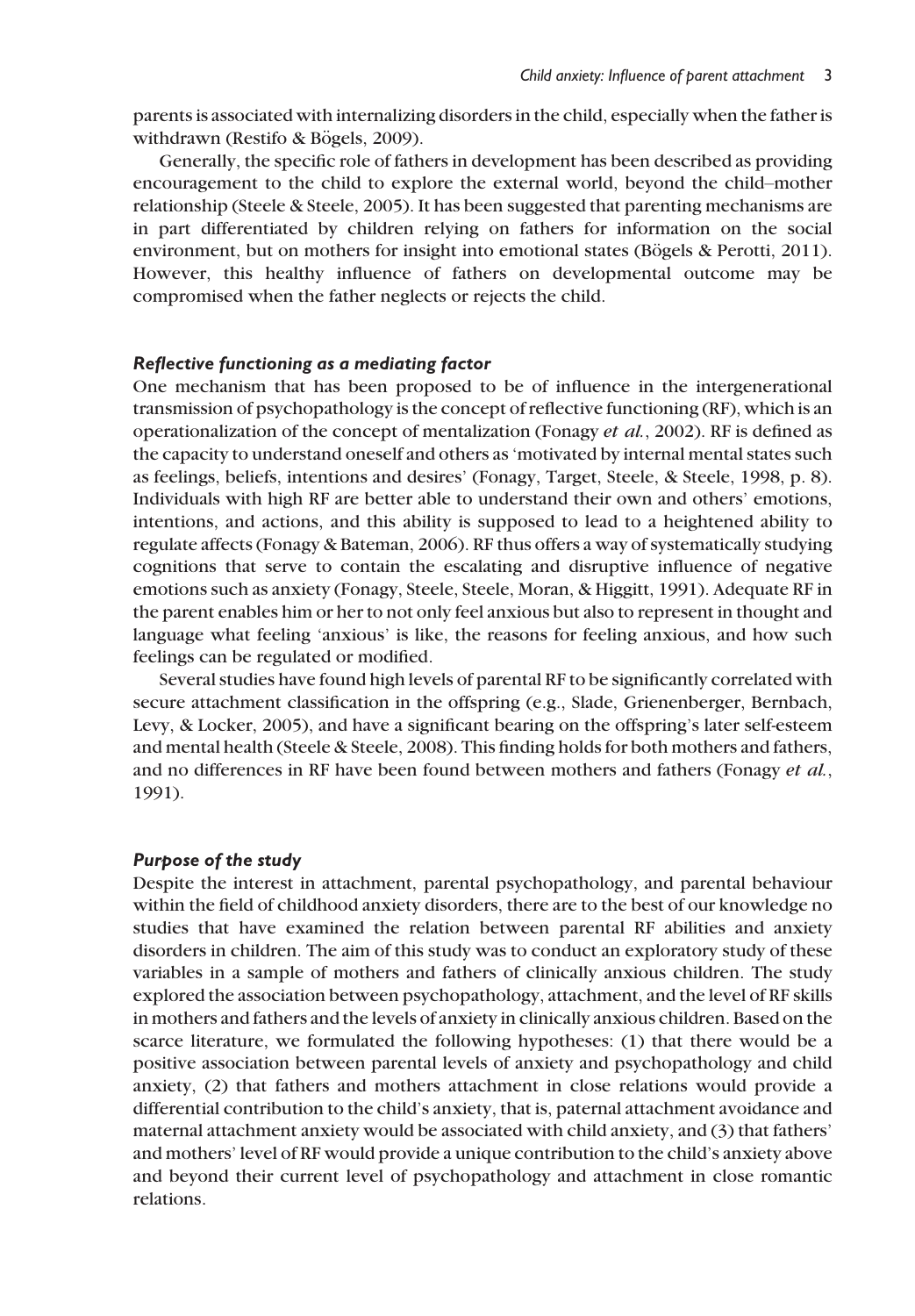# Method

# **Particibants**

Participants were 38 clinically anxious children referred for cognitive behaviour therapy (CBT) treatment at a university clinic and their parents (37 mothers and 34 fathers). All participants were ethnic Danes. The clinic covers a large area, including urban and rural populations. Parents contacted the clinic themselves; however, some had been informed about the clinic and encouraged to go by school psychologists, psychiatrists, etc. If families met inclusion criteria, they were assigned to treatment. The distribution of primary diagnoses for the children was 17 (44.7%) with separation anxiety, 10 (26.3%) with specific phobia, 9 (23.7%) with generalized anxiety disorder, and 2 (5.3%) with social phobia. The children had a mean age of  $10.1 \pm 1.7$  years (age span: 7–12 years), and 21 (55.3%) were female. Due to the small number of participants, cases were included when data were present for the individual assessments of hypotheses.

# Procedure

The families participated in a screening procedure to ensure that the children met the inclusion criteria. These were as follows: (1) the child had a primary diagnosis of separation or generalized anxiety disorder, social or specific phobia, and (2) an IQ  $\geq$  70, (3) at least one parent was a native speaker of Danish. The families participated in a 3-hr-long assessment, comprising a large testing battery including diagnostic interviews (ADIS-c/p) and an intelligence test (WISC-III). If inclusion criteria were met, the families participated in further testing including the Adult Attachment Interview and questionnaires that were administered in a predetermined order. All assessment was conducted by child clinicians and/or master-level psychology students, who had all received training in the applied measures. Ongoing supervision was provided by specialists in child psychotherapy. The study complies with ethical standards in assessment and treatment in Denmark for children enrolled in psychological research studies.

# **Measures**

The overall testing comprised a large number of questionnaires, interviews, and observations. In this study, focus will primarily be on parental variables.

# Symptom Checklist – 92 (SCL-92)

The Danish version of the SCL-92 (Olsen, Mortensen, & Bech, 2004) was used. The SCL is a widely used questionnaire that assesses psychological symptoms and distress in adults. We used the global severity index (GSI). The GSI is calculated as the total sum divided by number of items. Each item consists of a statement that is rated on a scale ranging from 0 to 4, where  $0 = not$  at all,  $2 = somewhat$ , and  $4 = very$  much (low scores indicate lower levels of psychopathology). The psychometric properties for the GSI are satisfactory (e.g., Cronbach's alpha of .97; Derogatis, 2007).

# Beck Anxiety Inventory (BAI)

The BAI (Beck & Steer, 1990) is a 21-item self-report questionnaire that measures anxiety levels in adults. Each item is rated from 0 to 3 giving a total score from 0 to 63. A total score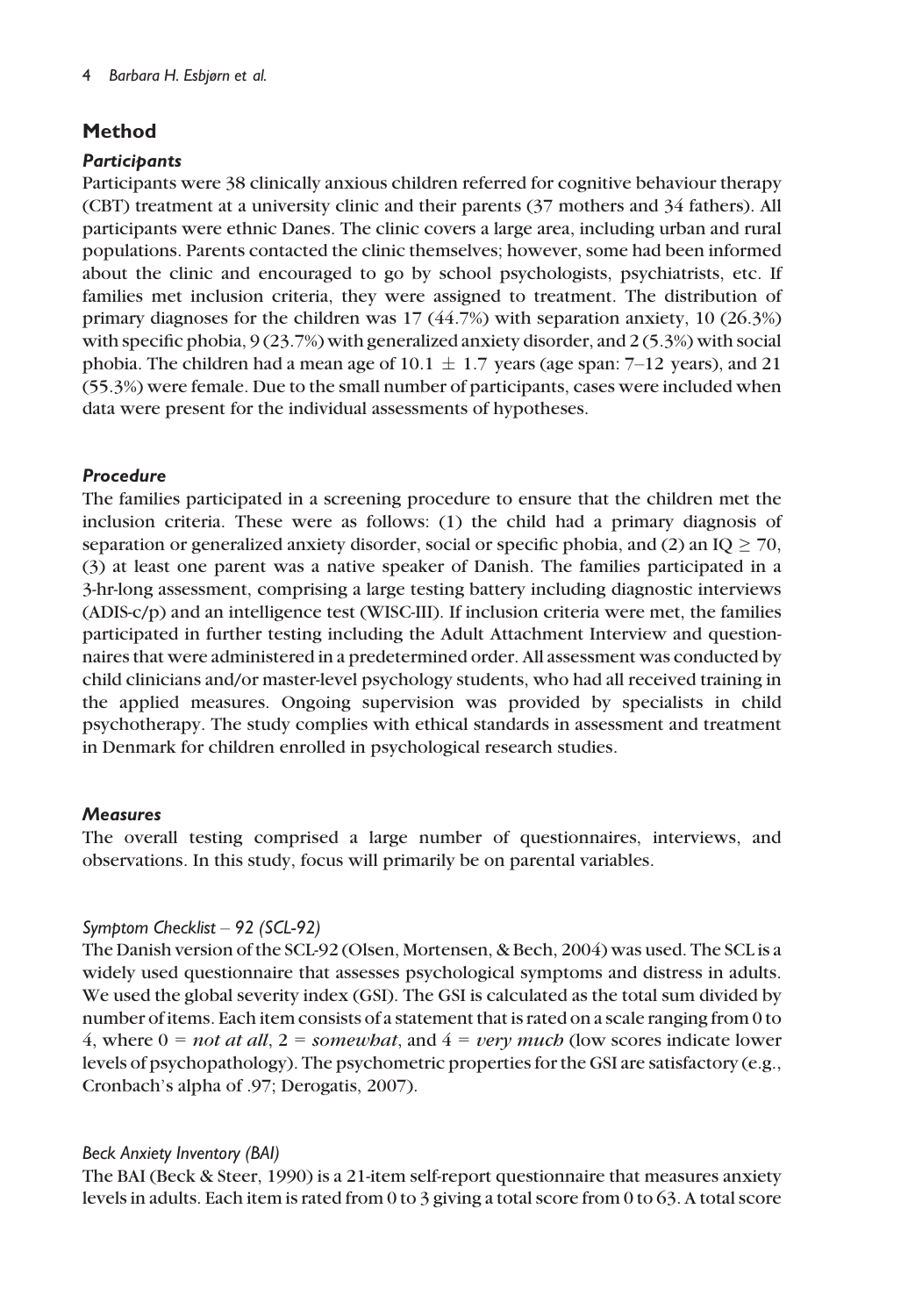of 0–9 points indicates normal levels of anxiety; 10–18 mild to moderate levels; 19–29 moderate to severe levels; and 30–63 severe levels of anxiety. It has a high internal consistency with reported Cronbach's alpha of .90 (Creamer, Foran, & Bell, 1995).

#### Experiences in Close Relationships-Revised (ECR-R)

The ECR-R (Fraley, Waller, & Brennan, 2000) is the most widely used and extensively validated self-report questionnaire measuring attachment anxiety and avoidance in current and past close relationships. It consists of 18 items on the avoidance subscale and 18 items on the anxiety subscale. Attachment avoidance taps into feelings of being uncomfortable with intimacy and reliance on others, whereas anxiety taps into the individuals' fear of rejection and of being unloved. Each item is rated on a 7-point scale from 1 (strongly disagree) to 7 (strongly agree). Higher scores indicate higher levels of anxiety or avoidance in attachment relationships. The ECR-R demonstrates excellent psychometric properties (e.g., test–retest reliability of above .90; Fraley et al., 2000).

#### Reflective functioning

Reflective functioning (Fonagy et al., 1998) is coded based on an Adult Attachment Interview, which is a semistructured interview consisting of 20 questions and standardized probes (George, Kaplan, & Main, 1996). When coding RF, raters look for passages which show evidence of (1) awareness of the nature of mental states, (2) an explicit effort to tease out mental states underlying behaviour, (3) a recognition of the developmental aspects of mental states, or (4) interaction with the interviewer indicative of the awareness of the mental states of that person (Fonagy *et al.*, 1998, p. 40). RF is coded both from specific 'demand' questions, where the interviewee is directly queried about why their parents behaved as they did during childhood, and whether they believe childhood has an influence on the kind of person they are today, and from passages where the clients spontaneously reflect on own or others' state of mind. The RF scale (Fonagy *et al.*, 1998) ranges from  $-1$  to 9. The score of  $-1$  is given when the interviewee actively avoids, and is hostile towards, taking a reflective stance. The score of 0 is given for absence of or disavowal towards a reflective stance. Scores of 1–3 are given for miscellaneous difficulties in maintaining an organized reflective stance, including a bizarre or atypical stance, an unintegrated stance, a self-serving stance, a hyperactive stance, or a superficial stance. Persons who infer intentions and mental states of others in a plausible way when requested to do so are thought to have an ordinary RF (and receive a score of 5), whereas 7 represents a marked RF, suggesting that the person shows a diverse understanding of mental states and their links to behaviour in the self and others, as well as developmental features of mental states, with this skill being shown in plausible ways in response to questions that both demand RF as well as those that simply permit RF. The ceiling of 9 is reserved for exceptionally high RF speech that robustly satisfies many features of each of the four broad sets of operationalized criteria for judging RF in Adult Attachment Interviews (Fonagy et al., 1998). Interviews were audio taped and transcribed verbatim. All interviews were coded by one of three reliable RF coders. Reliability had been obtained through participation in RF workshops including reliable coding of 15 training interviews. Inter-rater reliability rating in the present sample was performed on 33 interviews (29%) of all interviews ( $n = 113$ ) administered as part of the larger ongoing project, using intraclass correlation coefficients (ICC). The 113 interviews represent all that were collected at intake and 6 months follow-up. Coders were blind to time of assessment and gender of the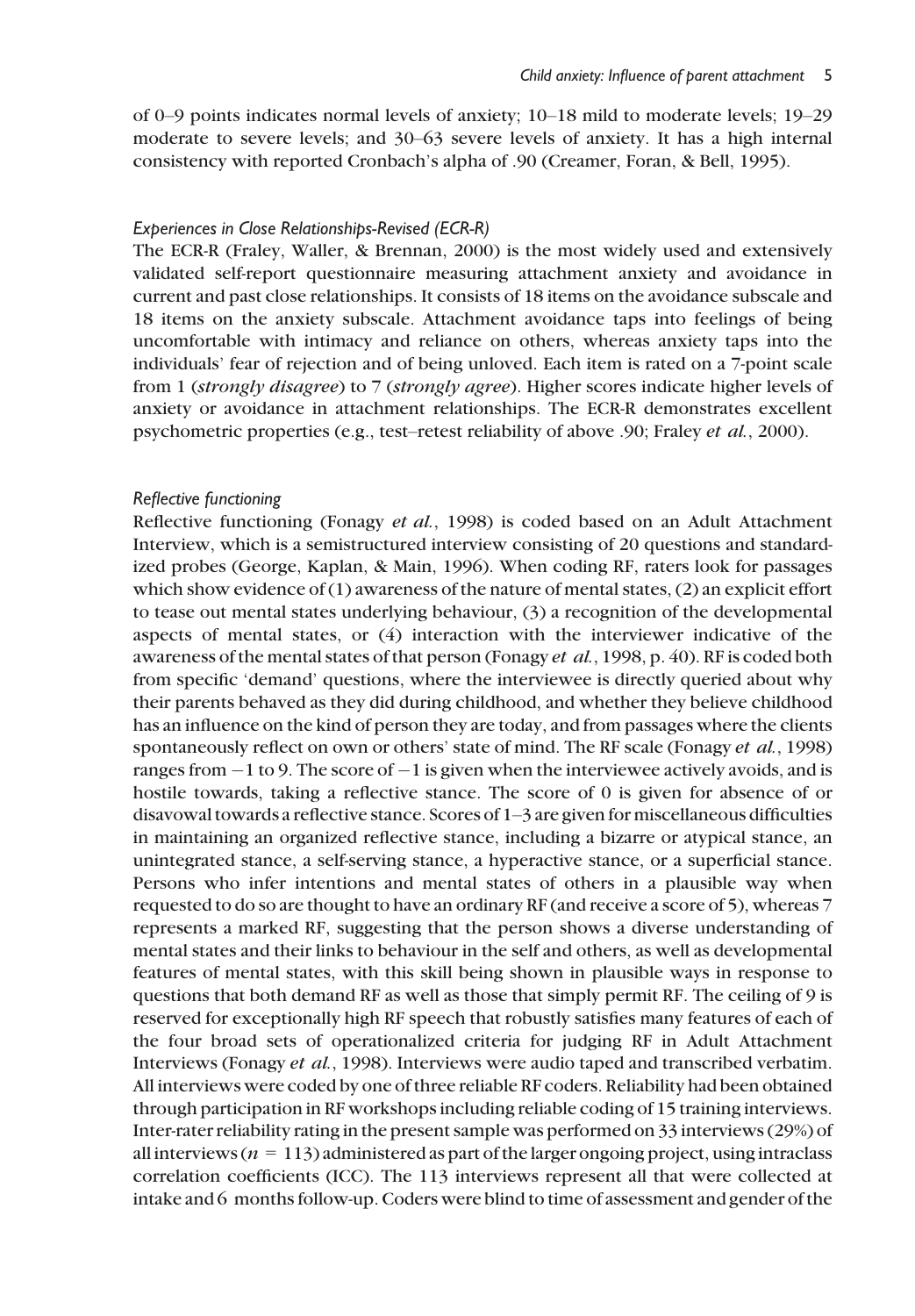#### 6 Barbara H. Esbjørn et al.

participant. The first author was the primary coder (Coder A) and reliability testing was performed in relation to her coding. The agreement was strong between Coders A and B (ICC = .79) and excellent between Coders A and C (ICC = .89). In the remaining analyses in this study only intake data are considered.

# Screen for Child Anxiety-Related Emotional Disorders (SCARED-R)

SCARED-R (Muris, Merckelbach, van Brakel, & Mayer, 1998) measures DSM-IV–related anxiety in children. It consists of 69 items scored on a 3-point scale  $(0 = almost never,$  $1 =$  sometimes, and  $2 =$  often). Higher scores indicate higher levels of anxiety. To avoid biases due to shared variance we applied the child's own report of anxiety symptoms on SCARED-R. The SCARED-R has a satisfactory test–retest reliability and good internal consistency (Muris et al., 1998).

# Results

# Descriptive analyses

The mean level of self-reported anxiety for the 38 children as measured on the SCARED-R was  $44.2 \pm 23.8$ . Means and standard deviations on the parental measures are reported in Table 1. Parental level of psychopathology and anxiety was within the normal range for both mothers and fathers.

We also assessed possible differences between mothers and fathers regarding attachment anxiety, attachment avoidance, RF, and level of psychopathology using paired samples t-tests. No significant differences between mothers and fathers were found for levels of anxiety, overall psychopathology, attachment avoidance, or attachment anxiety. However, mothers were significantly more reflective than fathers (mean  $\pm SD$ :  $4.67 \pm 1.7$  vs.  $3.42 \pm 1.3$ ,  $p < .01$ ; Cohen's  $d = 0.83$ , 95% CI<sub>95</sub> for d: 0.25–1.29).

# Parental psychopathology and child anxiety

Our first hypothesis was that there would be a positive association between parental level of anxiety and psychopathology and the child's self-reported level of anxiety. We assessed this association using Pearson's product-moment correlation. The results showed that an increased level of self-reported psychopathology in fathers was significantly associated with increased levels of anxiety in the child ( $p = .04$ ; see Table 2 for further details).

|                               | <b>Fathers</b> | Mothers      |  |
|-------------------------------|----------------|--------------|--|
| Reflective functioning        | 3.42(1.3)      | 4.67(1.7)    |  |
| Attachment anxiety (ECR-R)    | 41.90 (18.7)   | 39.17 (15.4) |  |
| Attachment avoidance (ECR-R)  | 37.77 (18.6)   | 34.13 (12.0) |  |
| Anxiety (BAI)                 | 5.32(6.4)      | 6.57(6.0)    |  |
| Overall psychopathology (GSI) | 0.32(0.3)      | 0.40(0.2)    |  |

Table 1. Means and standard deviations on psychopathology and attachment variables for fathers and mothers

Note. BAI = Beck Anxiety Inventory;  $GSI =$  global severity index; ECR-R = experiences in close relationships–revised.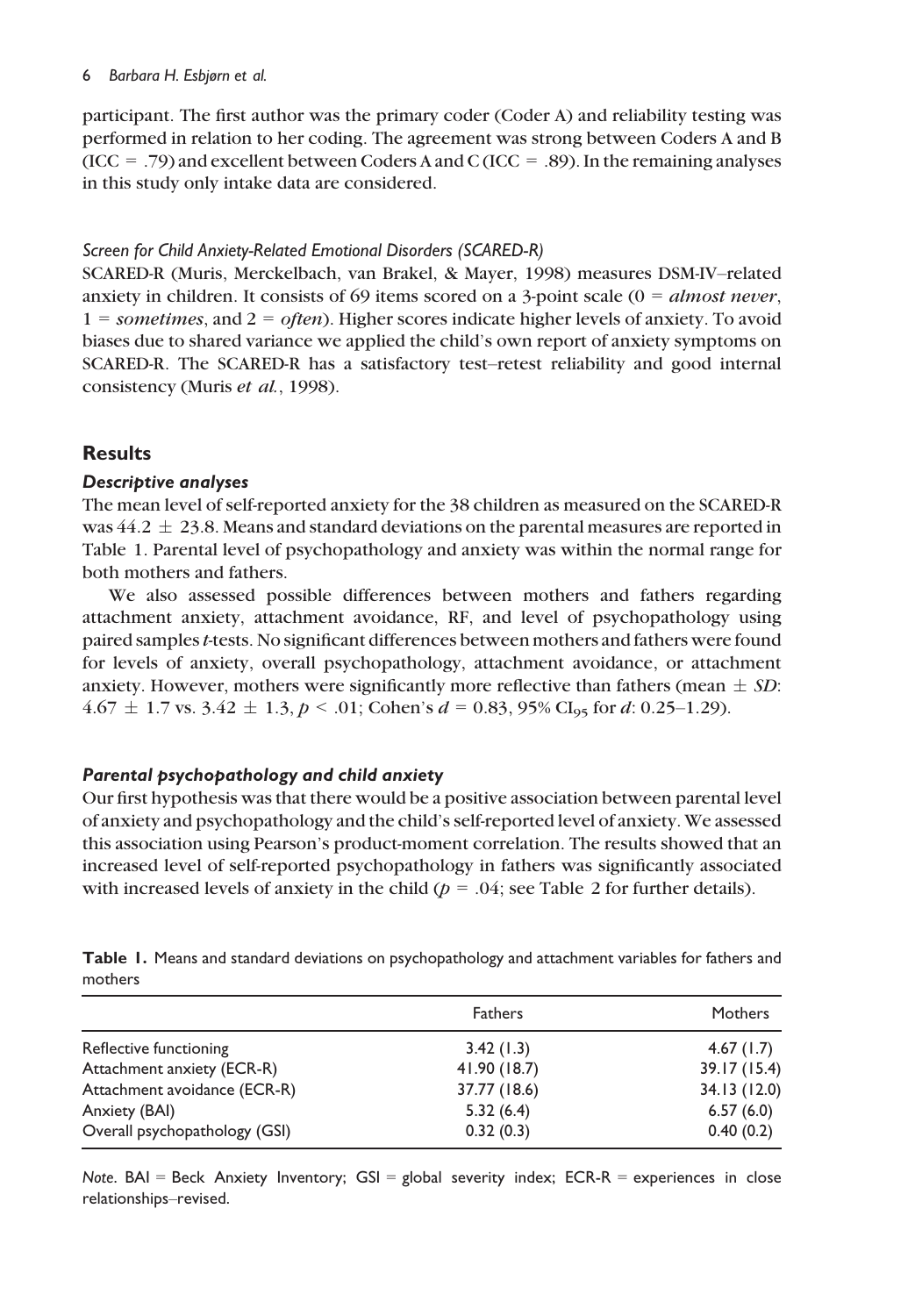|                               | N  | Pearson's r        | Cohen's $d$ |
|-------------------------------|----|--------------------|-------------|
| <b>Fathers</b>                |    |                    |             |
| Anxiety (BAI)                 | 29 | .36                |             |
| Overall psychopathology (GSI) | 27 | $.40*$             | 0.87        |
| Attachment avoidance (ECR-R)  | 30 | .48 <sup>*</sup> * | 1.09        |
| Attachment anxiety (ECR-R)    | 30 | $.41*$             | 0.90        |
| Reflective functioning        | 33 | 0١.                |             |
| Mothers                       |    |                    |             |
| Anxiety (BAI)                 | 33 | $-.002$            |             |
| Overall psychopathology (GSI) | 29 | .17                |             |
| Attachment avoidance (ECR-R)  | 34 | . 17               |             |
| Attachment anxiety (ECR-R)    | 34 | $.43*$             | 0.95        |
| Reflective functioning        | 36 | $-.23$             |             |

Table 2. Correlations between child anxiety reported on SCARED-R and parental attachment and psychopathology variables

Note. BAI = Beck Anxiety Inventory;  $GSI =$  global severity index;  $ECR-R =$  experiences in close relationships–revised; SCARED-R = Screen for Child Anxiety-Related Emotional Disorders.  $*_{p}$  < .05;  $*_{p}$  < .01.

We also found a tendency for an increased level of anxiety in fathers to be associated with anxiety in the child ( $p = .06$ ). However, we found no significant association between mothers' level of anxiety or overall psychopathology and the child's level of anxiety.

## Parental attachment and child anxiety

Our second hypothesis was that mothers and fathers would provide a differential contribution to child anxiety. Specifically, we expected that paternal attachment avoidance and maternal attachment anxiety would be associated with child anxiety. As shown in Table 2, increased levels of attachment anxiety in mothers were associated with increased levels of anxiety in the child ( $p = .01$ ). Attachment avoidance ( $p < .01$ ) as well as anxiety ( $p = .02$ ) in fathers were associated with increased levels of anxiety in the child.

As our modest sample size entails an increased risk of Type II error, we conducted correlational analyses using a p-value of .05. However, if Bonferroni corrections are applied, the only aspect of parent self-reported psychopathology and attachment that remains significantly related to child anxiety is the paternal level of attachment avoidance.

## Predicting levels of child anxiety

Finally, we aimed at assessing the contribution of RF on child anxiety above and beyond parental psychopathology and attachment. We analysed the contribution of RF, attachment avoidance and anxiety, and levels of anxiety and overall psychopathology in both parents to the child's reported level of anxiety using linear regression analysis with backward deletion. We added the parental variables for both parents as independent predictors of the child's level of anxiety. All independent variables were entered in one step, gradually removing the poorest predictor until the model could no longer be improved. Backward deletion of possible predictors was set to  $p < 0.10$ . A significant model fit was found that included mothers' (low) level of RF and fathers' (high) level of attachment avoidance as significant predictors of child anxiety. Post-hoc analyses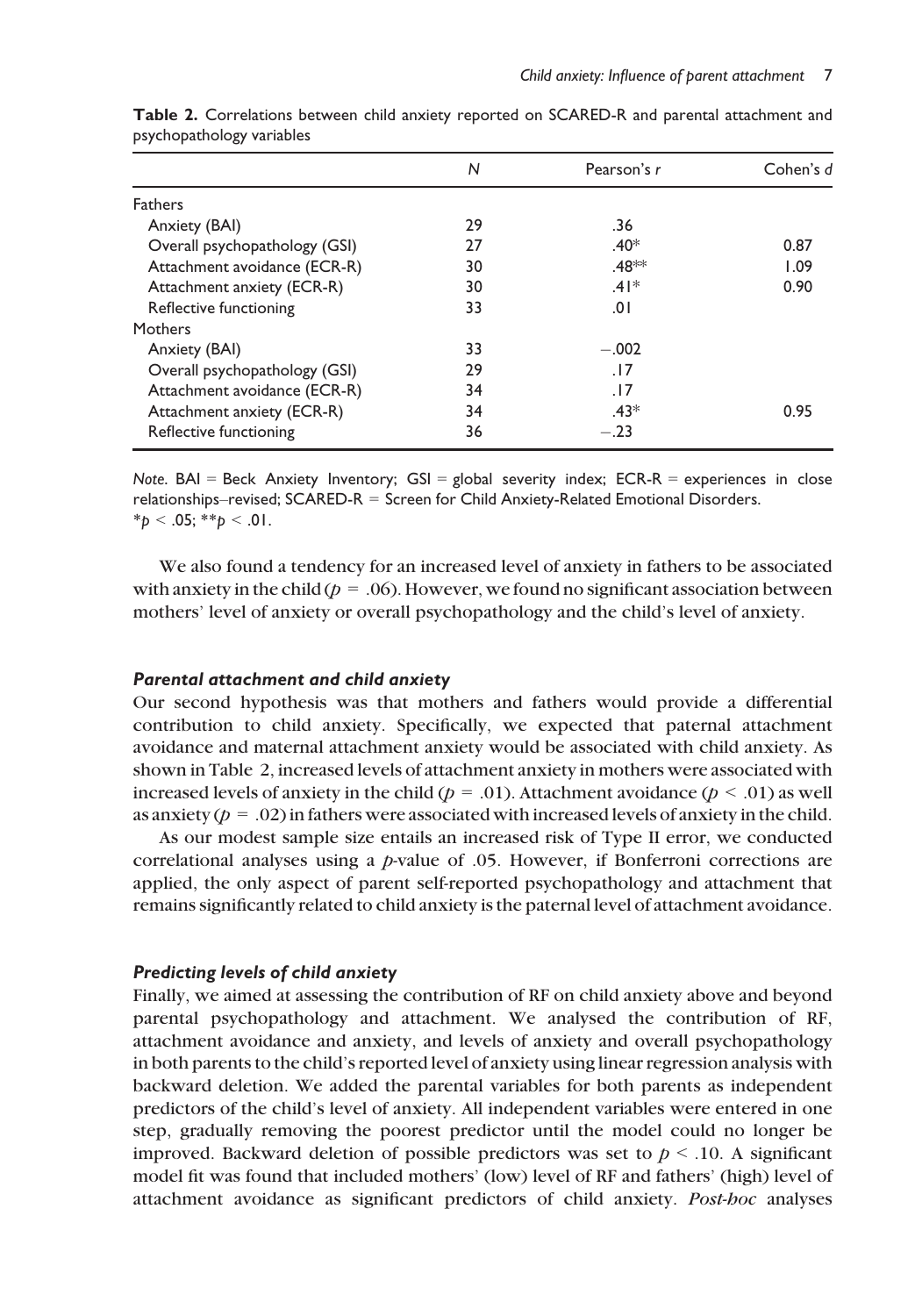#### 8 Barbara H. Esbjørn et al.

| $B_{\text{coeff}}$ | SE B    | Beta   |       |
|--------------------|---------|--------|-------|
| 40.01              | I I.I 7 |        | ا 00. |
| $-4.24$            | 1.88    | $-.34$ | .033  |
| .66                | . 18    | .57    | 00۱.  |
|                    |         |        |       |

Table 3. Linear regression analysis for variables predicting child anxiety

Note.  $R^2 = .42$  (adj.  $R^2 = .38$ ), Cl<sub>95</sub> for  $R^2$ : 0.14–0.57; Cohen's  $d = 1.70$ ; one outlier case eliminated.

included case diagnostics for outliers and the total model fit. On the basis of case-wise diagnostics we eliminated one case that had a standardized residual well above 2 SD (std. res.  $= 2.31$ , and thus might be biasing the model fit.

As shown in Table 3, the final model fit was found to be significant and explain 42% of the variance in the child's level of anxiety ( $R^2 = .42$  (adj.  $R^2 = .38$ ), Cl<sub>95</sub>: 0.14–0.57; Cohen's  $d = 1.70$ ;  $F(2, 25) = 9.2$ ,  $p < .01$ ). Higher levels of RF in mothers combined with lower levels of attachment avoidance in fathers significantly accounted for lower levels of child anxiety, and vice versa.

# **Discussion**

#### Differences between mothers and fathers

As part of our descriptive analyses, we assessed if there were any differences between mothers and fathers on the measures obtained. The separate analysis of parental measures is highly warranted as most studies within the fields of attachment theory and childhood anxiety disorders have primarily focused on mothers (Bögels & Brechman-Toussaint, 2006; Field et al., 2008). As expected, there were no differences between mothers and fathers on level of overall anxiety or psychopathology, both groups reported levels within the non-clinical range. In spite of recent meta-analytical demonstration of sex differences in romantic attachment styles (Del Guidice, 2011), we did not find any differences between mothers and fathers in attachment avoidance or anxiety. The only significant difference between the parents was the finding that mothers showed significantly higher levels of RF than fathers did. This is partly in contrast to a previous finding of a normal sample reporting RF mean score for the total group of fathers to be 4.2 compared to 4.5 for the group of mothers (Fonagy et al., 1991). The fathers' ability to reflect was markedly lower in our sample. Even though fathers reported normal levels of anxiety and overall psychopathology, their mean RF score resembles that reported for psychiatric inpatients (Fonagy *et al.*, 1996: RF mean  $= 3.7$ ), but markedly higher than that reported for mothers of daughters with anorexia nervosa (Ward *et al.*, 2001: RF mean = 2.4).

Although mothers in our sample possess RF abilities comparable with that found in mothers of normally developing children, one cannot automatically conclude that this is also the case for mothers of non-referred children suffering from anxiety. Anxiety is an internalizing disorder and is difficult to detect. It is possible that mothers of non-referred anxious children in general do not possess RF abilities resembling that of mothers in a normal population, like those participating in our study. It may well be that parents who reflect on their child's difficulties are more likely to seek treatment than those who lack such RF. In this study, it may be that had the fathers (with their lower RF skills) been solely responsible for seeking help for their children, they might not have done so. Due to the lack of studies that assess general gender differences in RF, our finding of significantly lower RF in the fathers of anxious children is difficult to evaluate at present.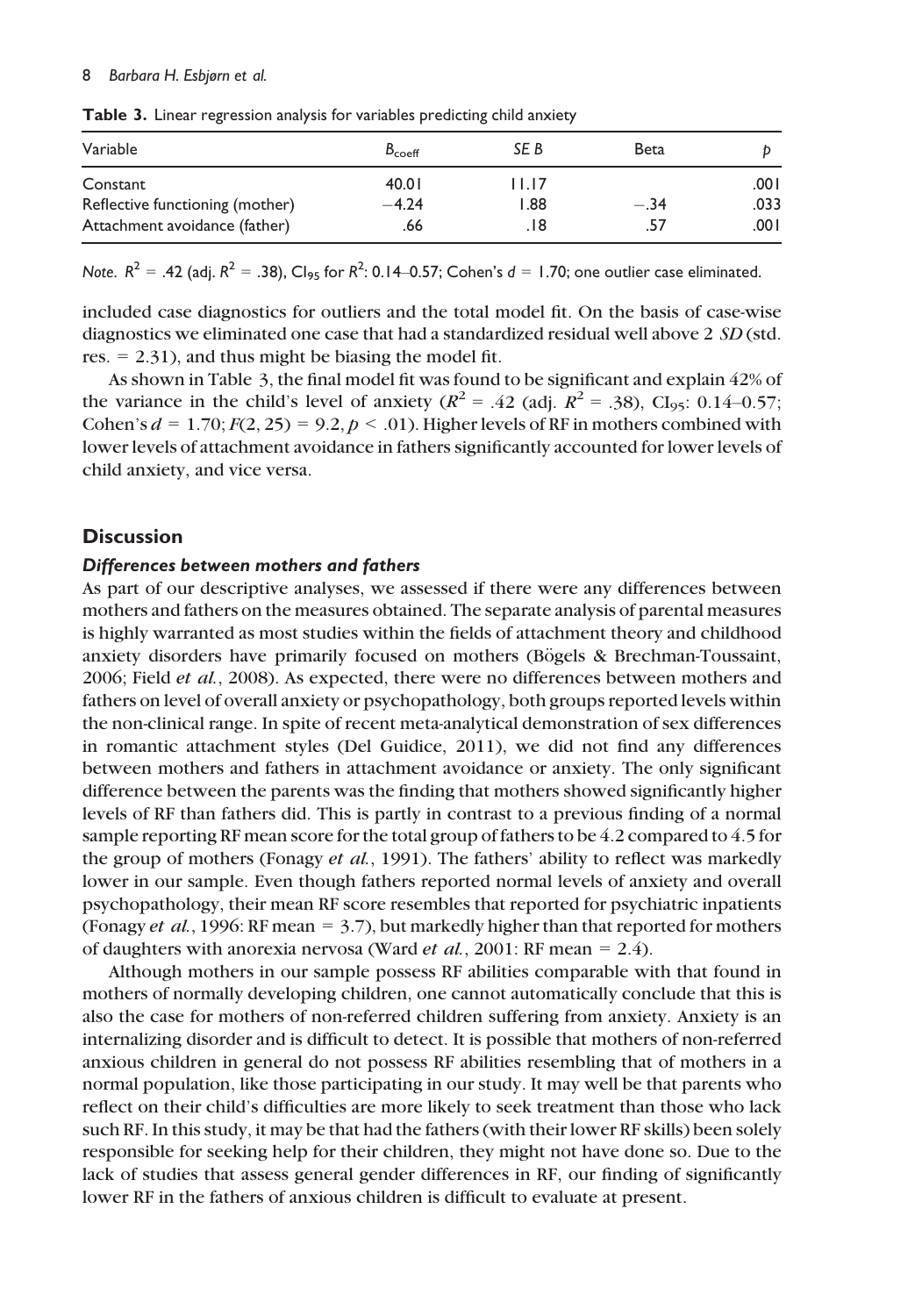# Association between parental psychopathology and child anxiety

We assessed the association between parental psychopathology and child levels of anxiety. Paternal but not maternal level of anxiety and overall psychopathology was associated with child anxiety. That psychopathology in parents was associated with anxiety in the child was an expected finding, as a moderate heritability from parent to child is well established (e.g., see review by Rapee et al., 2009). However, most studies have not compared the possibly distinct influence of anxiety in mothers and fathers on childhood anxiety. The lack of an association between maternal and child anxiety in our study may be attributed to the lack of clinically elevated anxiety in the parents. However, a normal level of anxiety and psychopathology is also reported in other samples of parents of children referred for treatment at a university setting (Rapee, 2000). It may also be that paternal psychopathology contributes to a greater extent than maternal anxiety, a finding that is supported by resent studies comparing the influence of maternal and paternal anxiety on child outcomes (Bögels & Perotti, 2011; Bögels et al., 2010).

### Association between parental attachment and child anxiety

We found that attachment anxiety in mothers and attachment avoidance and attachment anxiety in fathers were related to child anxiety. That maternal attachment anxiety was associated with child anxiety was consistent with the findings by Costa and Weems (2005). We found a similar influence of paternal attachment anxiety on child outcomes. Costa and Weems (2005) conducted mediational analyses that confirmed the influence of maternal attachment as a mediating mechanism in the intergenerational transmission of anxiety from parent to child. Our sample size did not allow for such analyses, and the mechanisms of influence in our sample can therefore not be determined at present. The strongest relationship in our data was the association between paternal avoidant attachment and child anxiety. Although previous studies have not reported on this specific association, studies of marital conflict have reported that avoidance in the father was associated with increased levels of internalizing disorders in childhood (Restifo & Bogels, 2009). Attachment avoidance is generally found to be associated with rejecting behaviour serving to avoid emotional intimacy as well as with avoidance of open conflict (Mikulincer & Shaver, 2007). This is in line with the finding that rejecting behaviour in the father was associated with poorer treatment outcome in clinically anxious youth (Liber et al., 2008). The findings of a distinct yet shared relevance of both parents is also consistent with longitudinal studies reporting that sometimes mothers' and sometimes fathers' RF and attachment security significantly influence the child's mental health at various points in development (Steele & Steele, 2008).

### Predicting anxiety levels in the child

Most studies report significant associations between parental anxiety and child anxiety (Murray et al., 2009). In this study, levels of anxiety or psychopathology did not significantly predict levels of child anxiety when these were analysed together with RF and attachment. Rather, mothers' RF ability and fathers' attachment avoidance were the only significant contributors in explaining the variance of the child's own report of anxiety before treatment. That mothers' RF scores linked up with childhood anxiety is consistent with empirically based proposals that the unique and distinctive influence of mothers on children's development rests in the domain of emotion, and the inner set of thoughts and feelings concerning relationships (Steele & Steele, 2005).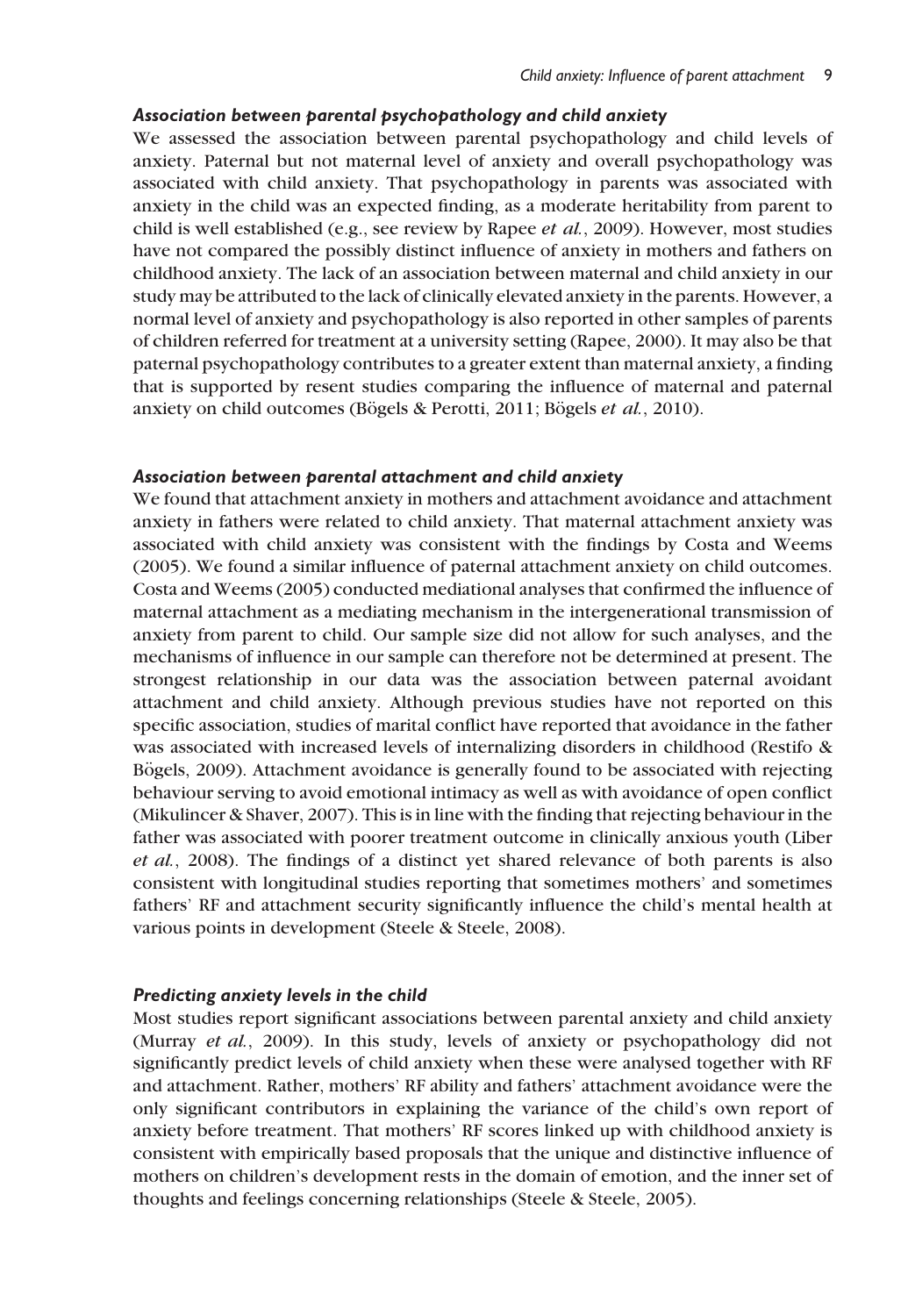The lack of significant contributions by parental anxiety and psychopathology when controlling for the effect of parental attachment and RF may be partly attributed to the lack of variance within these variables. Both overall level of psychopathology and levels of anxiety were within the normal range in mothers and fathers. From the parental interviews, we have the clinical impression that they underreported their own anxiety, an impression which cannot, however, be empirically underpinned. It is likely that anxiety levels in parents may contribute significantly in populations where parents themselves report elevated levels of anxiety, although further studies are needed before firm conclusions can be drawn.

Our finding that fathers' attachment avoidance but not mothers' attachment significantly predicted the levels of child anxiety in a statistical model is corroborated by previous studies suggesting that fathers' rejecting behaviour and father–child attachment provide unique contributions to the child's level of anxiety (Bögels & Phares, 2008; Liber et al., 2008). Although we did not assess the parent–child relation directly, it is plausible that avoidant attachment in the father may lead to rejection in the father–child interaction.

Attempts to understand our findings in the light of the existing literature lead us to the following tentative model of differential influence of mothers and fathers on childhood anxiety. In line with the model suggested by Bögels and Perotti  $(2011)$ , children turn to their fathers for information on the social environment, but to mothers for an understanding of emotional matters. When the child is met by rejection by fathers, elicited by a paternal avoidant attachment script, they are not provided with adequate information to become familiar with the external environment. In face of an increased anxiety level, they turn to mothers for comfort and an understanding of emotional states. When mothers are low in RF they may not be able to provide the child with an adequate understanding of the mental states in the father leading to the rejection of the child, nor of the mental and intentional states of others. This increases the anxiety levels, and tentatively results in a reduced RF in the child and thereby a reduced capacity for regulating their own emotions (Fonagy *et al.*, 1991). The impact of the avoidance of fathers is thus exacerbated by the lack of provision of an understanding of emotional states by the mothers in clinically anxious children. The model is tentative and further research providing empirical support is required before firm conclusions can be drawn.

## Implications for further research and clinical practice

Our suggestion of a model of a differential influence of mothers and fathers on child anxiety is in line with findings from a qualitative study of parental perceptions of fathers' involvement in their child's treatment (Iversen, Esbjørn, Christensen, & Hansen, 2012). The study reported that parents believed that the participation of the father in treatment had strengthened the fathers' general involvement in his child's development. Combined with findings from this study that fathers' avoidance in attachment relationships was associated with increased levels of anxiety in the child, especially when accompanied by low RF skills in the mother, it highlights the importance of rethinking the involvement of fathers in everyday clinical practices. Surveys show that fathers are less likely to participate in the child's treatment than mothers (e.g., Duhig, Phares, & Birkeland, 2002). It is not clear whether this lack of involvement of fathers is due to the clinicians' failure to encourage fathers to participate or to fathers declining participation (Phares, Fields, & Binitie, 2006). Our results suggest that fathers should be encouraged to participate in treatment and clinical research, together with the mothers.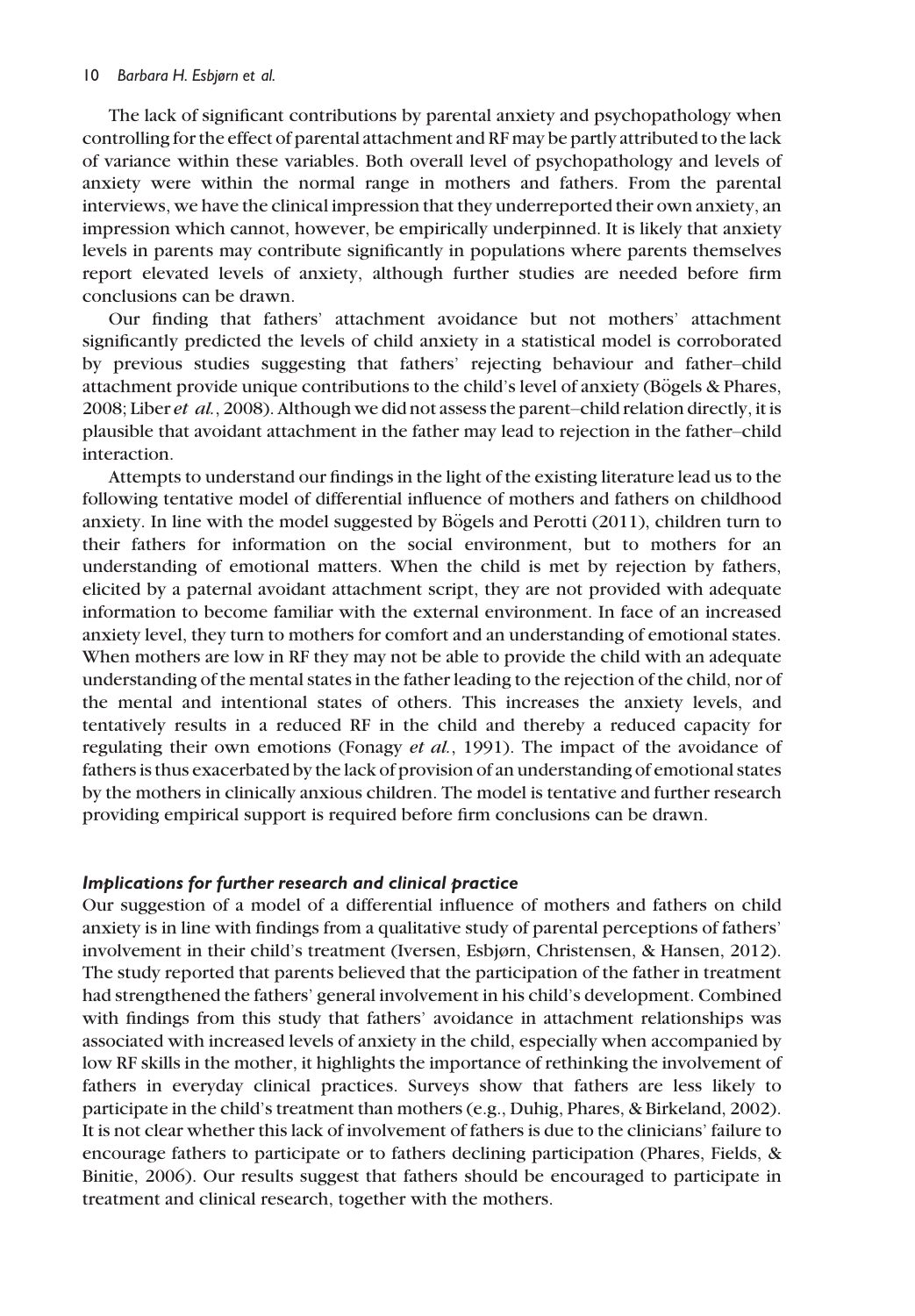## **Limitations**

To minimize common method variance, we scored RF based on the Adult Attachment Interviews, whereas attachment avoidance and anxiety were assessed using a self-report questionnaire. However, self-report measures of adult attachment have not been as consistently linked to behaviour in relation to one's own children as attachment states of mind evaluated based on the Adult Attachment Interview (Main, Goldwyn, & Hesse, 2003; Main, Hesse, & Goldwyn, 2008), which is not systematically related to attachment self-report measures (Roisman *et al.*, 2007). It is likely that our results had been different, had we classified attachment based on the Adult Attachment Interviews from the present sample.

Although the results found in this study are new and potentially important, we caution the reader against drawing firm conclusions at present. Our sample size is modest, and the cross-sectional nature of the study only allows us to investigate correlations between the mentioned constructs rather than conclude any causal associations. Our sample was referred for treatment, which may increase referral bias. Great care has, however, been taken to reduce this bias by informing school nurses, general practitioners, etc. about the clinic, to ensure referrals from parents, who had not sought information about treatment options. Nonetheless, further studies from independent research groups should confirm the present findings before conclusions can be generalized to other samples and settings.

# Conclusion

The study provides the first assessment of the relation between RF and attachment in parents and childhood anxiety disorders. The results support the assumption that fathers and mothers differ in their contributions to childhood anxiety disorders and that fathers play a larger role than previously assumed. Mothers of children referred for treatment of an anxiety disorder had RF skills within the normal range, and significantly higher than that of fathers. The RF skills of mothers and avoidant attachment of fathers explained 42% of the variance in the child's self-reported level of anxiety before treatment.

## Acknowledgement

The study was supported by grants to the Copenhagen Child Anxiety Project from the Egmont and Helse Foundations. We wish to thank the participating families and are grateful for the assistance provided by CCAP team members; especially Helle Dittmann and Katrine Jensen for administering Adult Attachment Interviews and Sofie Folke for reflective functioning coding.

## References

- Beck, A. T., & Steer, R. A. (1990). Beck Anxiety Inventory Manual. San Antonio, TX: The Psychological Corporation Harcourt Brace Jovanovich, Inc.
- Bögels, S. M., & Brechman-Toussaint, M. L. (2006). Family issues in child anxiety: Attachment, family functioning, parental rearing and beliefs. *Clinical Psychology Review*, 26, 834–856. doi:10. 1016/j.cpr.2005.08.001
- Bögels, S. M., & Perotti, E. C. (2011). Does father know best? A formal model of the paternal influence on childhood social anxiety. Journal of Clinical Child and Family Study, 20, 171–181. doi:10. 1007/s10826-010-9441-0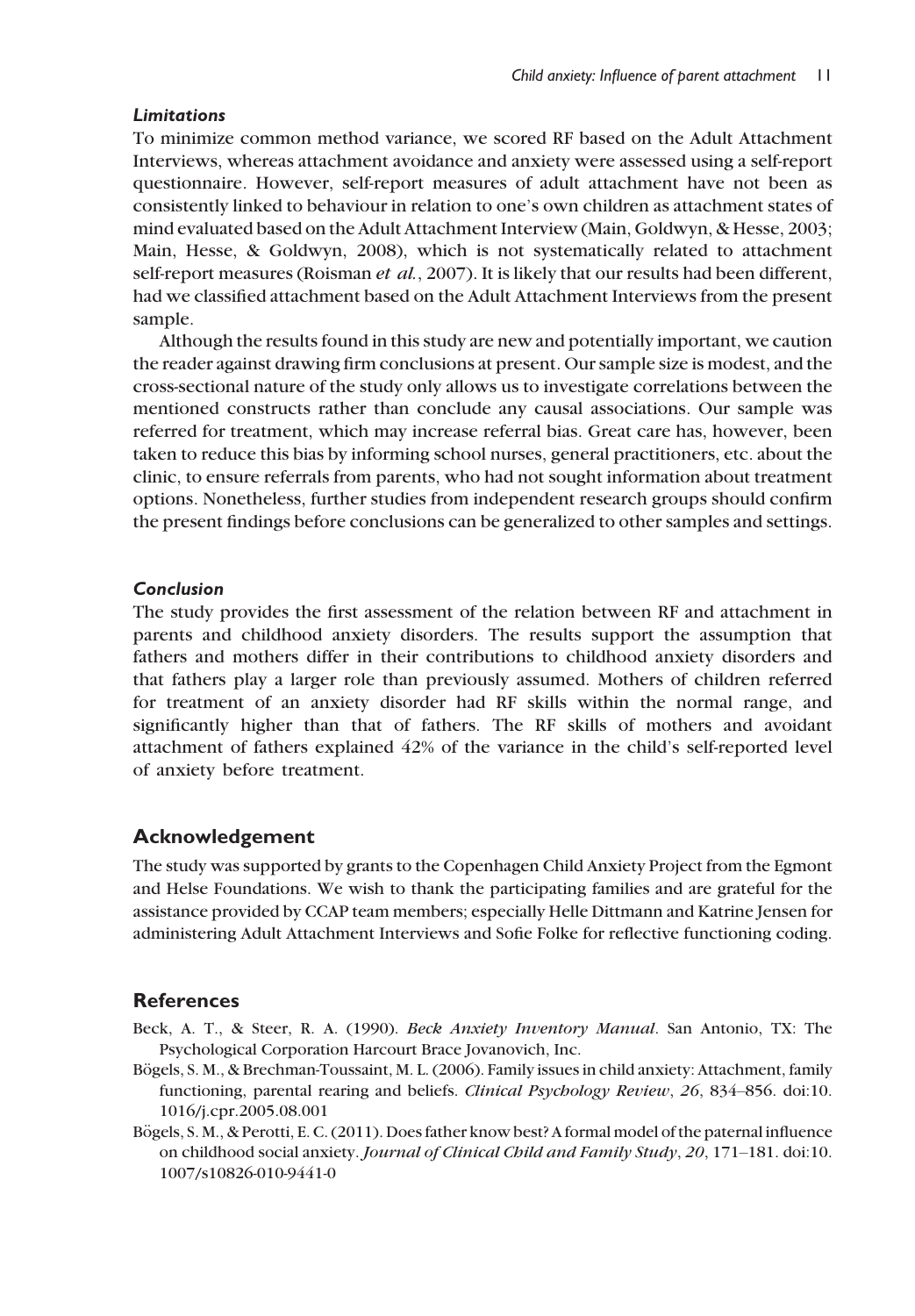- Bögels, S. M., & Phares, V. (2008). Fathers' role in the etiology, prevention and treatment of child anxiety: A review and new model. Clinical Psychology Review, 28, 539–558. doi:10.1016/j.cpr. 2007.07.011
- Bögels, S., Stevens, J., & Majdandzic, M. (2010). Parenting and social anxiety: Fathers' versus mothers' influence on their children's anxiety in ambiguous social situations. Journal of Child Psychology and Psychiatry, 52, 599–606. doi:10.1111/j.1469-7610.2010.02345.x
- Bretherton, I. (2010). Fathers in attachment theory and research: A review. Early Child Development and Care, 180, 9–23. doi:10.1080/03004430903414661
- Brumariu, L. E., & Kerns, K. A. (2010). Parent–child attachment and internalizing symptoms in childhood and adolescence: A review of empirical findings and future directions. Development and Psychopathology, 22, 177–203. doi:10.1017/S0954579409990344
- Colonnesi, C., Draijer, E. M., Stams, G. J. J. M., Van der Bruggen, C., Bögels, S., & Noom, M. J. (2011). The relation between insecure attachment and child anxiety: A meta-analytic review. Journal of Clinical Child and Adolescent Psychology, 40, 630–645. doi:10.1080/15374416.2011. 581623
- Costa, N. M., & Weems, C. F. (2005). Maternal and child anxiety: Do attachment beliefs or children's perceptions of maternal control mediate their association? Social Development, 14, 574–590. doi:10.1111/j.1467-9507.2005.00318.x
- Creamer, M., Foran, J., & Bell, R. (1995). The Beck Anxiety Inventory in a non-clinical sample. Behaviour Research and Therapy, 33, 477–485.
- Del Guidice, M. (2011). Sex differences in romantic attachment: A meta-analysis. Personality and Social Psychology Bulletin, 37, 193–214. doi:10.1177/0146167210392789
- Derogatis, L. R. (2007). Symptom Checklist-90-R Vejledning til administration og scoring. Copenhagen, Denmark: Psykologisk Forlag.
- Duhig, A. M., Phares, V., & Birkeland, R. W. (2002). Involvement of fathers in therapy: A survey of clinicians. Professional Psychology: Research & Practice, 4, 389–395. doi:10.1037//0735-7028. 33.4.389
- Field, A. P., Cartwright-Hatton, S., Reynolds, S., & Creswell, C. (2008). Future directions for child anxiety theory and treatment. Cognition and Emotion, 22, 385–394. doi:10.1080/ 02699930701842270
- Fonagy, P., & Bateman, A. (2006). Mechanisms of change in mentalization-based treatment of BPD. Journal of Clinical Psychology, 62, 411–430. doi:10.1002/jclp.20241
- Fonagy, P., Gergely, G., Jurist, E., & Target, M. (2002). Affect regulation, mentalization, and the development of the self. New York, NY: Other Press.
- Fonagy, P., Leigh, T., Steele, M., Steele, H., Kennedy, R., Mattoon, G., & Gerber, A. (1996). The relation of attachment status, psychiatric classification, and response to psychotherapy.Journal of Consulting & Clinical Psychology, 64, 22–31. doi:10.1037/0022-006X.64.1.22
- Fonagy, P., Steele, M., Steele, H., Moran, G., & Higgitt, A. (1991). The capacity for understanding mental states: The reflective self in parent and child and its significance for security of attachment. Infant Mental Health Journal, 12, 201–218.
- Fonagy, P., Target, M., Steele, H., & Steele, M. (1998). Reflective functioning manual. Version 5: For application to Adult Attachment Interviews. Unpublished manuscript. London, UK: University College.
- Fraley, R. C., Waller, N. G., & Brennan, K. A. (2000). An item response theory analysis of self-report measures of adult attachment. Journal of Personality and Social Psychology, 78, 350–365. doi:10.1037//0022-3514.78.2.350
- George, C., Kaplan, N., & Main, M. (1996). Adult Attachment Interview (3rd ed.). Unpublished manuscript. Berkeley, CA: Department of Psychology, University of California.
- Iversen, A. E., Esbjørn, B. H., Christensen, E., & Hansen, N. S. (2012). Exploring the impact of involving fathers in the treatment of their children: A study using interpretative phenomenological analysis (IPA). Qualitative Studies, 3, 22–39.
- Liber, J. M., van Widenfelt, B. M., Goedhart, A. W., Utens, E. M. W. J., van der Leeden, A. J. M., Markus, M. T., & Treffers, P. D. A. (2008). Parenting and parental anxiety and depression as predictors of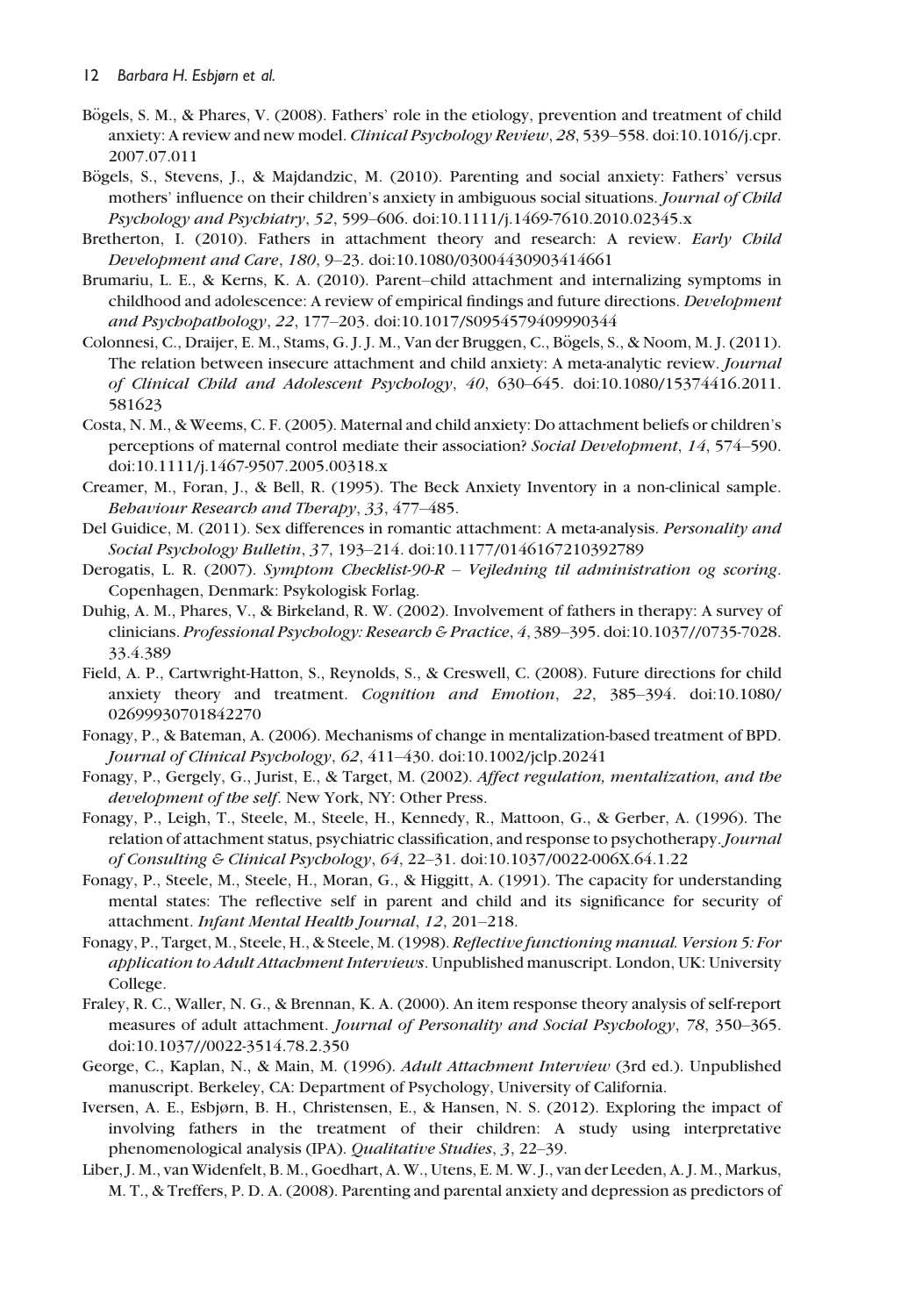treatment outcome for childhood anxiety disorders: Has the role of fathers been underestimated? Journal of Clinical Child & Adolescent Psychology,  $37$ ,  $747-758$ . doi:10. 1080/15374410802359692

- Main, M., Goldwyn, R., & Hesse, E. (2003). Adult attachment scoring and classification system. Version 7.2. Unpublished manuscript. Berkeley, CA: University of California.
- Main, M., Hesse, E., & Goldwyn, R. (2008). Studying differences in language use in recounting attachment history. In H. Steele & M. Steele (Eds.), Clinical applications of the Adult Attachment Interview (pp. 31–68). New York, NY: Guilford Press.
- McClure, E. B., Brennan, P. A., Hammen, C., & Le Brocque, R. M. (2001). Parental anxiety disorders, child anxiety disorders, and the perceived parent-child relationship in an Australian high-risk sample. Journal of Abnormal Child Psychology, 29, 1-10.
- McLeod, B. D., Wood, J. J., & Avny, S. B. (2011). Parenting and child anxiety disorders. In D. McKay & E. A. Storch (Eds.), Handbook of child and adolescent anxiety disorders (pp. 213–228). New York: Springer.
- Mikulincer, M., & Shaver, P. R. (2007).Attachment in adulthood: Structure, dynamics, and change. New York, NY: Guilford Press.
- Muris, P., Merckelbach, H., van Brakel, A., & Mayer, B. (1998). The revised version of the screen for child anxiety related emotional disorders (SCARED-R): Further evidence for its reliability and validity. Anxiety Stress and Coping, 12, 411–425.
- Murray, L., Creswell, C., & Cooper, P. (2009). The development of anxiety disorders in childhood: An integrative review. Psychological Medicine, 39, 1413–1423. doi:10.1017/S0033291709 005157
- Nolte, T., Guiney, J., Fonagy, P., Mayes, L. C., & Luyten, P. (2011). Interpersonal stress regulation and the development of anxiety disorders: An attachment-based developmental framework. Frontiers in Behavioral Neuroscience, 15(55), 1–21. doi:10.3389/fnbeh.2011.00055
- Olsen, L. R., Mortensen, E. L., & Bech, P. (2004). The SCL-90 and SCL-90R versions validated by item response models in a Danish community sample. Acta Psychiatrica Scandinavia, 110, 225– 229. doi:10.1111/j.1600-0447.2004.00399.x
- Phares, V., Fields, S., & Binitie, I. (2006). Getting fathers involved in child-related therapy. Cognitive and Behavioural Practice, 13, 42–52.
- Rapee, R. M. (2000). Group treatment of children with anxiety disorders: Outcome and predictors of treatment response. Australian Journal of Psychology, 52, 125–129.
- Rapee, R. M., Schniering, C. A., & Hudson, J. L. (2009). Anxiety disorders during childhood and adolescence: Origins and treatment. The Annual Review of Clinical Psychology, 5, 311–341. doi:10.1146/annurev.clinpsy.032408.153628
- Restifo, K., & Bögels, S. (2009). Family processes in the development of youth depression: Translating the evidence to treatment. Clinical Psychology Review, 29, 294-316.
- Roisman, G. I., Holland, A., Fortuna, K., Fraley, R. C., Clausell, E., & Clarke, A. (2007). The Adult Attachment Interview and self-reports of attachment style: An empirical rapprochement. Journal of Personality and Social Psychology, 92, 678–697. doi:10.1037/0022-3514.92.4.678
- Slade, A., Grienenberger, J., Bernbach, E., Levy, D., & Locker, A. (2005). Maternal reflective functioning, attachment, and the transmission gap: A preliminary study. Attachment & Human Development, 7, 283–298. doi:10.1080/14616730500245880
- Steele, H., & Steele, M. (2005). Understanding and resolving emotional conflict: The London Parent–Child Project. In K. E. Grossmann, K. Grossmann & E. Waters (Eds.), Attachment from infancy to adulthood. The major longitudinal studies (pp. 137–164). London, UK: The Guilford Press.
- Steele, H., & Steele, M. (2008). On the origins of reflective functioning. In F. N. Busch (Ed.), Mentalization. Theoretical considerations, research findings, and clinical implications (pp. 133–158). Psychoanalytic Inquiry Book Series Vol. 29. London, UK: The Analytic Press.
- Steele, H., Steele, M., & Fonagy, P. (1996). Associations among attachment classifications of mothers, fathers, and their infants. Child Development, 67, 541–555. doi:10.1111/j.1467-8624.1996. tb01750.x